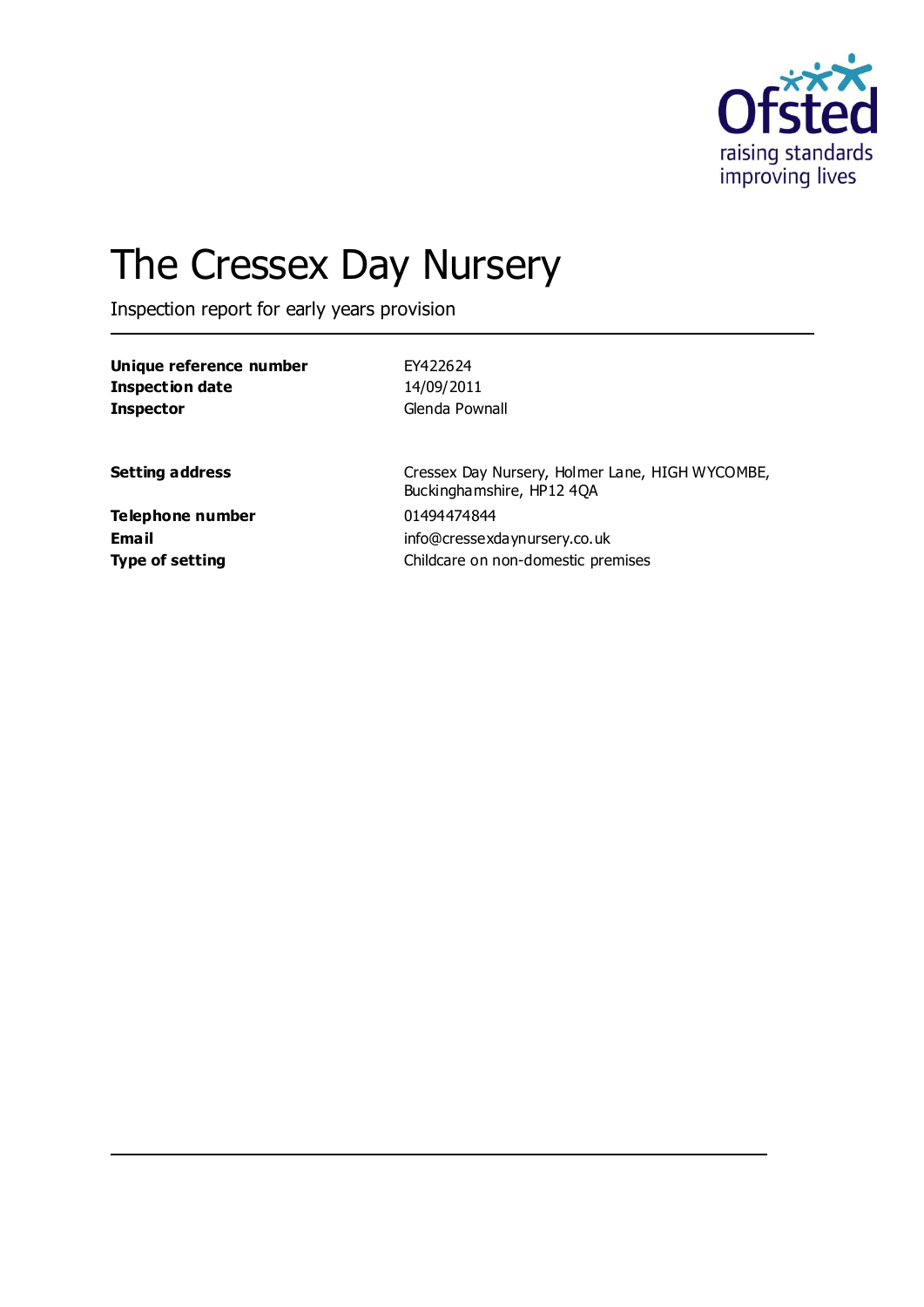The Office for Standards in Education, Children's Services and Skills (Ofsted) regulates and inspects to achieve excellence in the care of children and young people, and in education and skills for learners of all ages. It regulates and inspects childcare and children's social care, and inspects the Children and Family Court Advisory Support Service (Cafcass), schools, colleges, initial teacher training, work-based learning and skills training, adult and community learning, and education and training in prisons and other secure establishments. It assesses council children's services, and inspects services for looked after children, safeguarding and child protection.

If you would like a copy of this document in a different format, such as large print or Braille, please telephone 0300 123 1231, or email enquiries@ofsted.gov.uk.

You may copy all or parts of this document for non-commercial educational purposes, as long as you give details of the source and date of publication and do not alter the information in any way.

T: 0300 123 1231 Textphone: 0161 618 8524 E: enquiries@ofsted.gov.uk W: [www.ofsted.gov.uk](http://www.ofsted.gov.uk/)

© Crown copyright 2011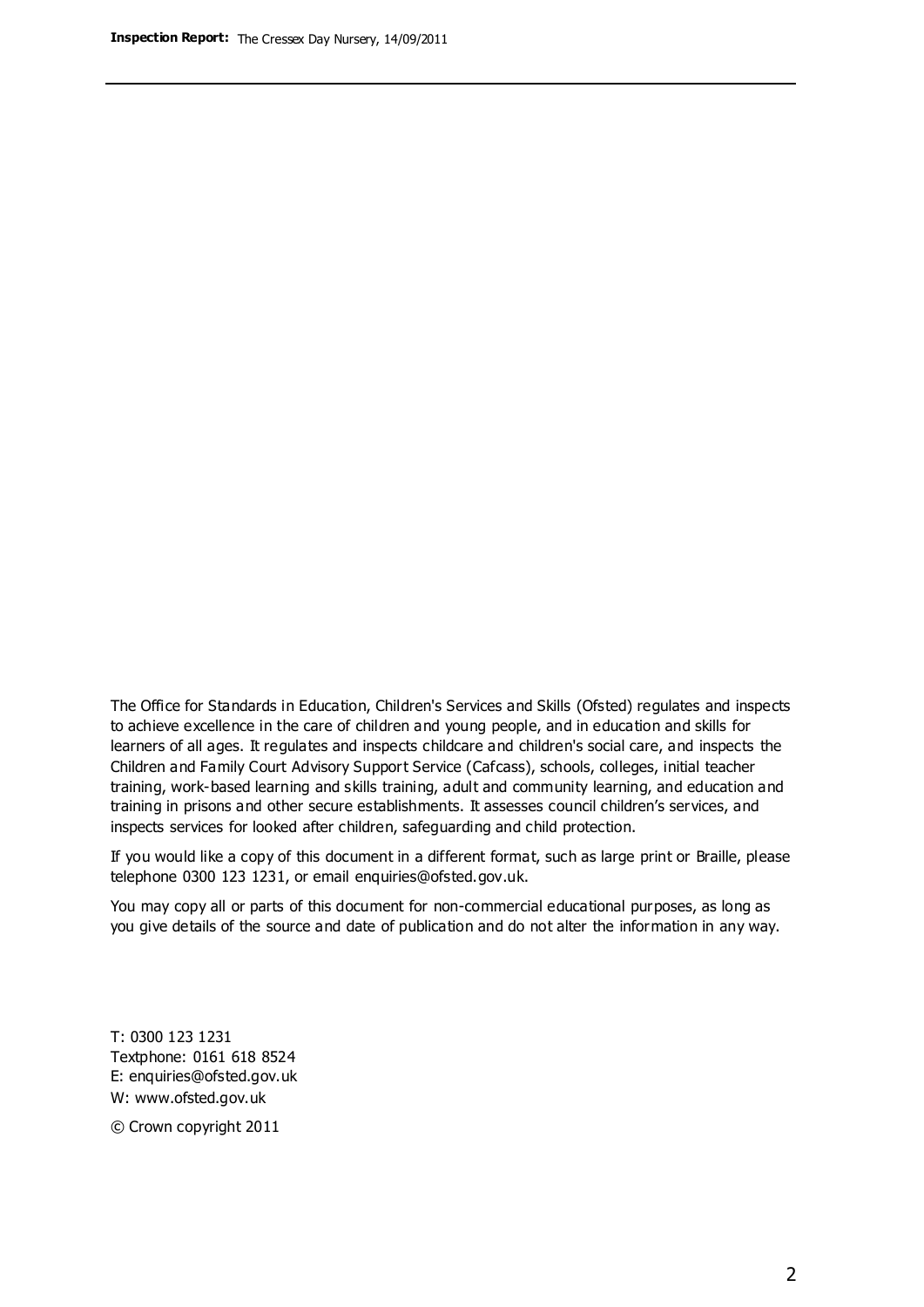## **Introduction**

This inspection was carried out by Ofsted under Sections 49 and 50 of the Childcare Act 2006 on the quality and standards of the registered early years provision. 'Early years provision' refers to provision regulated by Ofsted for children from birth to 31 August following their fifth birthday (the early years age group). The registered person must ensure that this provision complies with the statutory framework for children's learning, development and welfare, known as the *Early* Years Foundation Stage.

The provider must provide a copy of this report to all parents with children at the setting where reasonably practicable. The provider must provide a copy of the report to any other person who asks for one, but may charge a fee for this service (The Childcare (Inspection) Regulations 2008 regulations 9 and 10).

The setting also makes provision for children older than the early years age group which is registered on the voluntary and/or compulsory part(s) of the Childcare Register. This report does not include an evaluation of that provision, but a comment about compliance with the requirements of the Childcare Register is included in Annex B.

Please see our website for more information about each childcare provider. We publish inspection reports, conditions of registration and details of complaints we receive where we or the provider take action to meet the requirements of registration.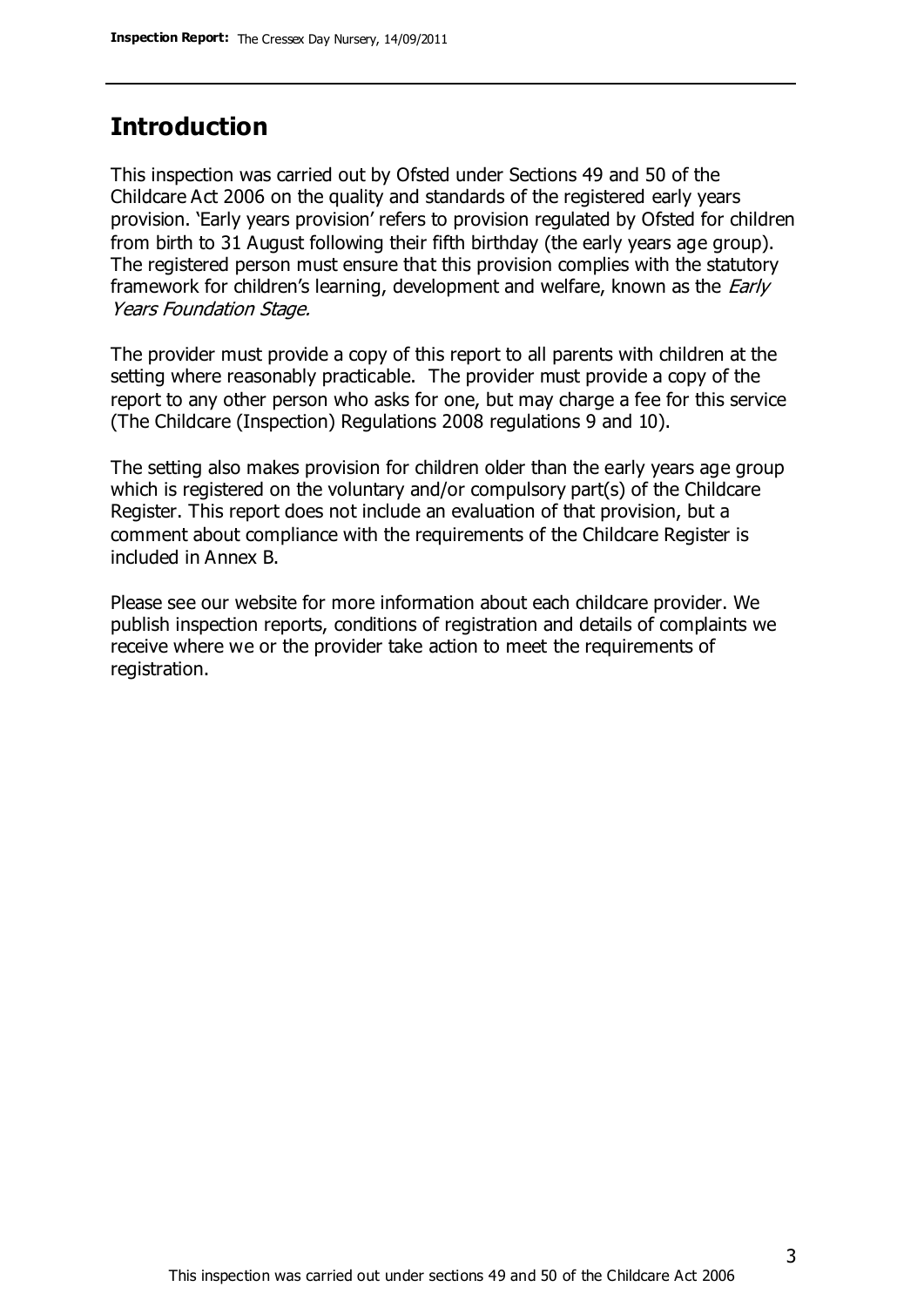# **Description of the setting**

The Cressex Day Nursery is privately owned by Cressex Day Nursery Limited. It opened in 1996 and has been under the current management since 2011. It operates from purpose built premises in the grounds of Cressex Community School, High Wycombe. A maximum of 54 children may attend the nursery at anyone time. The nursery is open each weekday from 7.45am to 6.00pm for 51 weeks of the year. All children share access to a secure enclosed outdoor play area.

The setting is registered on the Early Years Register and the compulsory part of the Childcare Register. There are currently 85 children in the early years age group, on roll. Children are aged from three months to under five years. Children come from a wide catchment area, as some parents travel in to work in the area. The setting receives funding for the provision of free early education to children aged two, three and four years. The nursery currently supports a number of children with special educational needs, and also supports a number of children, who speak English as an additional language.

The nursery employs 23 staff. The manager and 21 staff hold appropriate early years qualifications. There are five staff working towards a qualification. The nursery also employs two kitchen staff.

### **The overall effectiveness of the early years provision**

Overall the quality of the provision is outstanding.

Children are flourishing in this relaxed but enriching environment, where they appear at home and overall have their individual needs extremely well met. The well-established and well-qualified staff team are committed to continually improving practice in order to continue to provide the highest standards of care and education for children. The highly effective partnerships with parents and other professionals help to ensure that children make extremely good progress in their learning and development.

### **What steps need to be taken to improve provision further?**

To further improve the high quality early years provision the registered person should consider:

- reviewing the system for monitoring the records of learning and development to identify any gaps in their completion so that there is a clear record of children's progress
- developing the system for informing staff about the languages children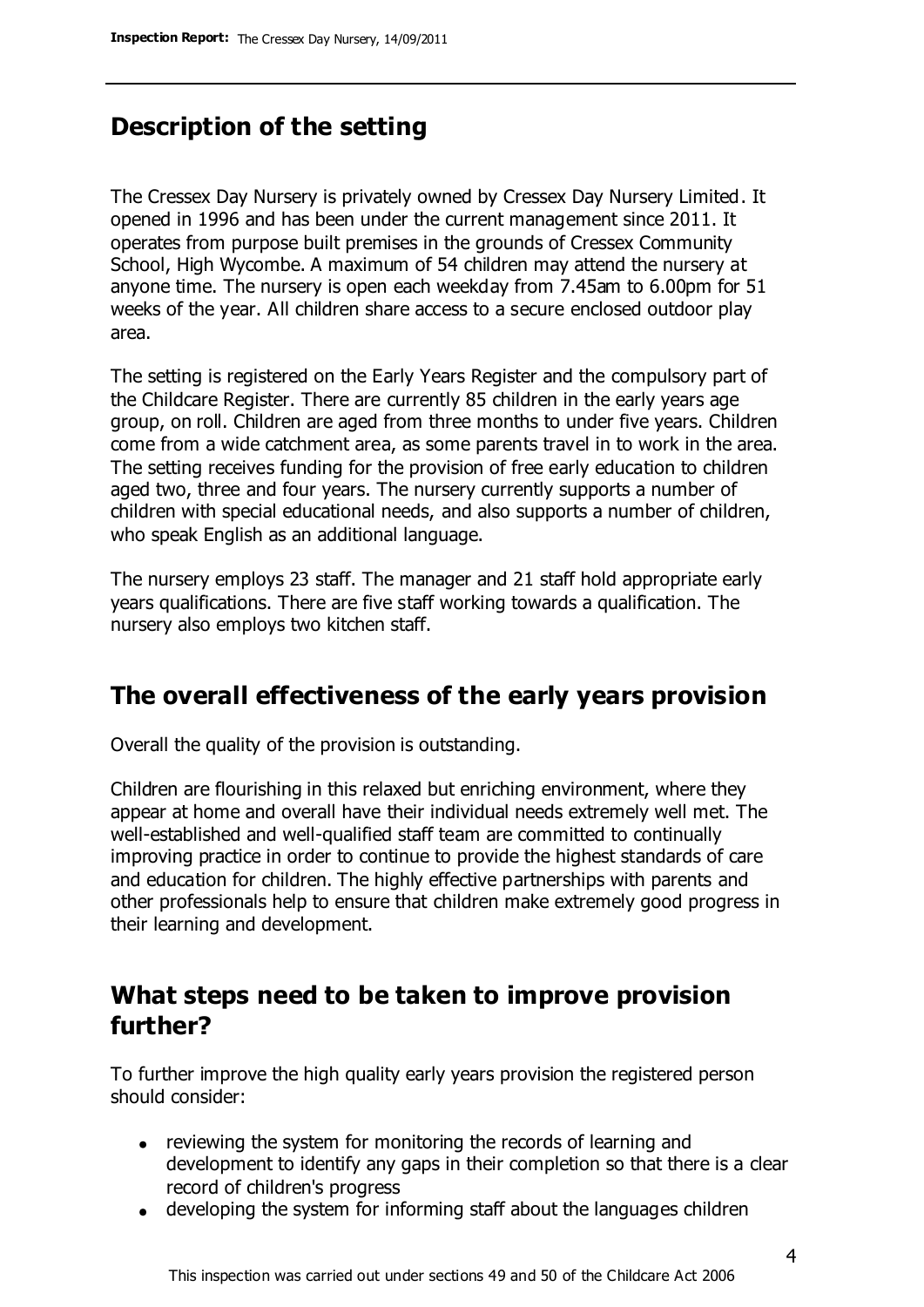speak at home, so that opportunities can be provided for all children to develop and use their home language in their play and learning.

# **The effectiveness of leadership and management of the early years provision**

The dedicated leadership and management team demonstrate excellent organisational skills with regard to daily procedures and documentation, enabling the nursery to run efficiently and safely. There are robust systems in place to safeguard children. The comprehensive safeguarding policies are regularly reviewed to check they are in line with current guidelines and any amendments are circulated to the whole staff team. As a result, staff at all levels have an extremely good understanding of the nursery procedures and their responsibility to protect children and report any concerns. Rigorous procedures for the recruiting and vetting of staff, help to ensure their suitability to work with children. Children's safety is prioritised at all times through the detailed risk assessment procedures, that cover all aspects of the nursery environment and outings. The risk assessments are regularly reviewed and action is taken immediately to minimise any potential hazards. Overall, staff are meticulous in carrying out the daily safety checks, enabling children to play in safety.

The nursery demonstrates a high level of commitment to working in partnership with others involved in children's lives. Staff are proactive in establishing links with other professionals in order to promote children's care, learning and development. Parents express their gratitude for the very good progress their children have made as a direct result of the extra help the nursery initiated with other professionals. Parents are very keen to share how pleased they are with the level of care and education their children receive. They particularly like the staff, the friendly environment and that the nursery caters for the individual needs of their children. Staff develop excellent communication links with parents. This helps to ensure that extremely good levels of information is shared to support children's continual progress. For example, very good daily feedback from key workers keeps parents well informed about their children's routines and activities. Parents have access to their children's records of learning at anytime. They are able to discuss their children's progress informally and through the regular parents' evenings. Staff are proactive in encouraging parents to take the records of learning home at least once a month to review their children's progress and to add to the records what their children can do at home.

The detailed information obtained from parents, when children first start, together with the ongoing two-way exchange of information, helps staff to have an excellent knowledge of each child's background and individual needs. Staff plan activities to increases children's awareness of their own backgrounds as well as developing their understanding of the cultures and beliefs of others. For example, the staff team are able to speak a number of different languages. They enthusiastically share cultural celebrations that are important in their own lives with children. Overall, there are effective systems in place to support children in using their home languages in their play. Children access an excellent range of high quality resources that stimulate their interests and imaginations. Staff are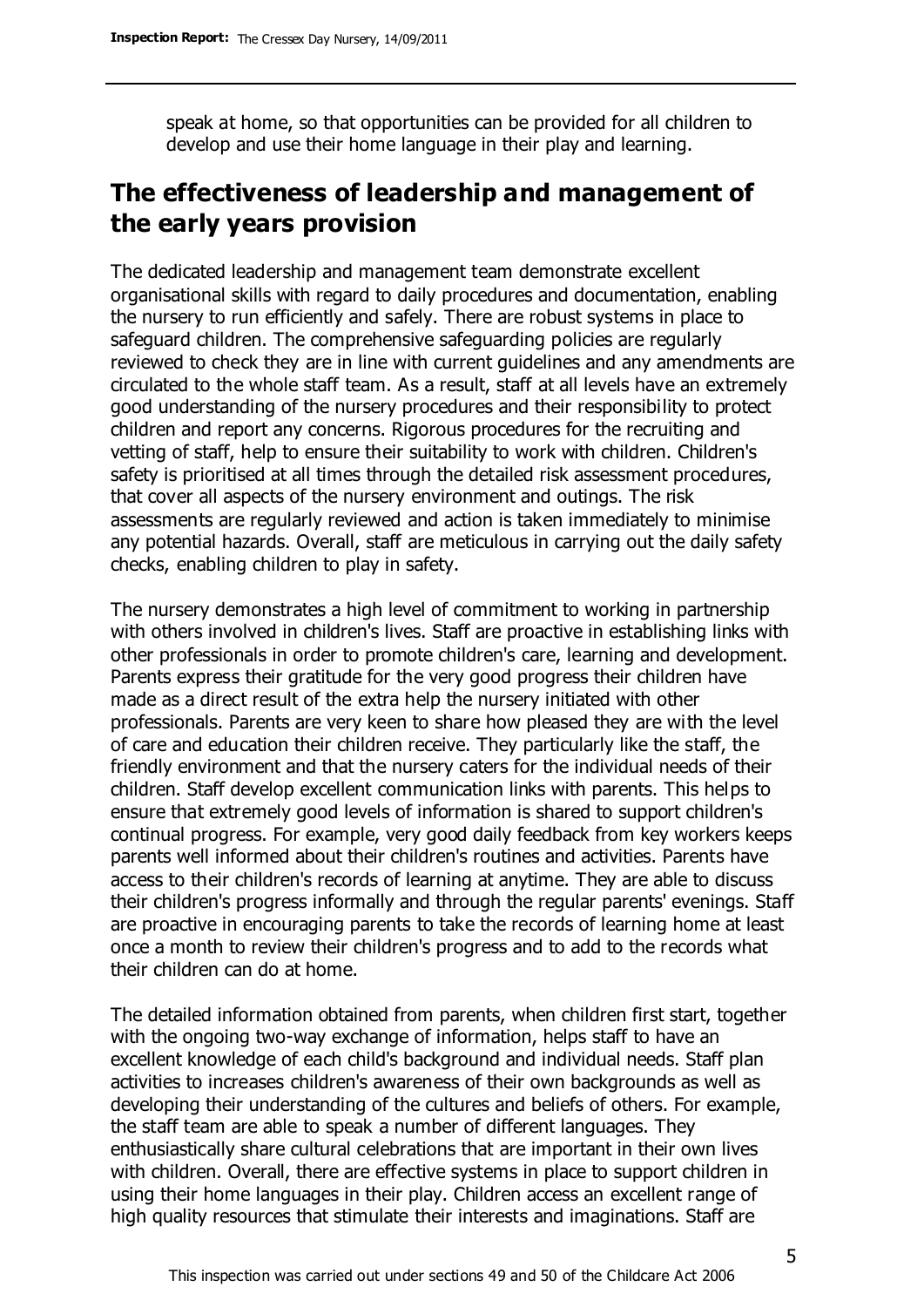extremely skilful at organising the environment to provide children with rich play experiences through both adult-led and child-initiated play.

The leadership and management team successfully support the professional development of the staff and this helps in providing a high level of care and learning for children. Staff feel highly valued and involved in the development of the nursery. They all contribute to the self-evaluation process and undertake 'peer observations' to help their colleagues identify targets for personal development. The views of parents are actively sought through the annual questionnaire to help form an accurate account of current practice. Staff are observant of children's interests and value what they have to say. They use this information to inform planning and enhance children's learning experiences. Overall, the monitoring process is highly effective in identifying specific areas for development. For example, ensuring each child's record of learning is up to date.

## **The quality and standards of the early years provision and outcomes for children**

The nursery environment is very well organised to cater for the different age groups of children. 'Sibling time' provides opportunities for siblings to participate in a variety of activities together. The free-flow ethos of the nursery means that all children spend much of their time learning outside, participating in a stimulating variety of activities covering all areas of learning. Overall, staff have an extremely good knowledge of how young children learn and of the individual needs of the children in their care. They use this knowledge to provide varied and stimulating experiences that supports all children in making very good progress. Staff intuitively know, when to engage with children and when to leave them to play. Very occasionally, information about a child's home language is not readily accessible to staff, so that they can support the child in using the language in their play and learning. There is a comprehensive observation and assessment system in place, which overall, staff implement very effectively to help ensure that planning incorporates the development needs of every child. Occasionally, some learning journals are not kept fully up to date to provide a clear written record of the progress children are making.

All children have an extremely good understanding of good personal hygiene routines and even young children in Cubs talk about "soap hands" before washing their hands. Extremely good use is made of the outdoor environment. Babies in Ducklings, crawl across the soft surface and show delight as they pull themselves up to standing on the outdoor equipment. Cygnets find imaginative ways to move across a balancing beam and most can jump down from the end, independently. Overall, mealtimes are social occasions, where children sit with their friends and tuck into freshly prepared meals. A recent development has been to encourage children to try a wider variety of healthy foods. Children have visited the local farm shop to buy fruit and vegetables and helped to prepare meals, such as making fruit salad. This is proving successful with children, trying new tastes, such as sardines and crackers. They also try foods associated with different countries increasing their awareness of other cultures. Babies own sleep and feeding routines are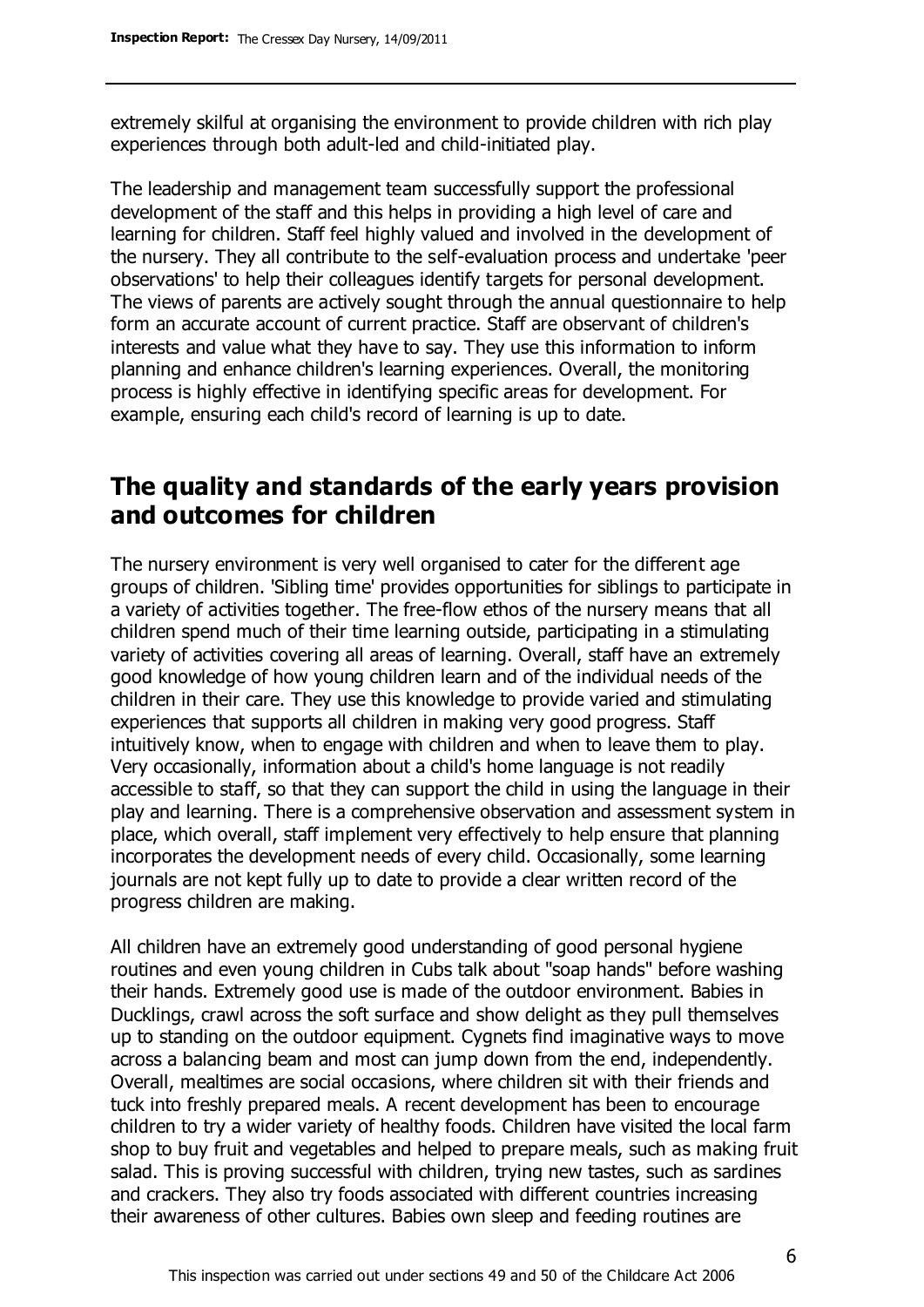followed to provide continuity of care. This helps to ensure their individual needs are met.

Children are competent in communicating how to handle equipment safely to their friends. For example, a child reminds a friend to be careful when putting the spade into the bucket as he himself is only using his hand to get the sand out "in case you hit my hand". Babies and young children are extremely content and settled in the nursery because of the warm relationships they form with staff. They develop confidence to explore their surroundings with effective praise and encouragement from staff. Older children develop excellent relationships with staff and other children. They cooperate very well in adult-led activities and collaborate very effectively in self-chosen small group activities. Self-esteem is nurtured extremely well, through staff identifying what children have done well and offering meaningful praise and encouragement. As a result, children's behaviour is exemplary.

Children are very keen to learn and most children make outstanding progress in developing valuable skills for their future lives. Children enthusiastically use their problem-solving skills to respond to the challenge of filling the cement mixer with water from the other side of the garden in order to make "chocolate". They place a large container under the drainpipe from the water tray and use a coconut shell to pour water down the pipe. They then concentrate on walking slowly so as not to spill the water and then with precision pour the water into the mixer. Children develop an interest in reading books for pleasure, as staff make themselves available to read children's self-chosen stories on request. Children in Piglets, snuggle in to staff, to listen and are eager to respond to open-ended questions pointing to different characters and lifting flaps. Staff find innovative ways to encourage young children who are uncertain about getting messy, to experiment with paint.

Children confidently experiment with rollers and their fingers to mix colours, make marks and create patterns in paint protected by cellophane. Babies explore an interesting range of different textures and natural resources in the 'bath bag'. Children's imaginative play is developing extremely well as they use the theatre and puppets to develop a play with their friend. "Once upon a time there was a lion" "and the lion met a tortoise". Children have many opportunities to practise their mark making skills outdoors. They write shopping lists in the playhouse, make large circular movements with chalks on the board and use water to paint lines on the ground.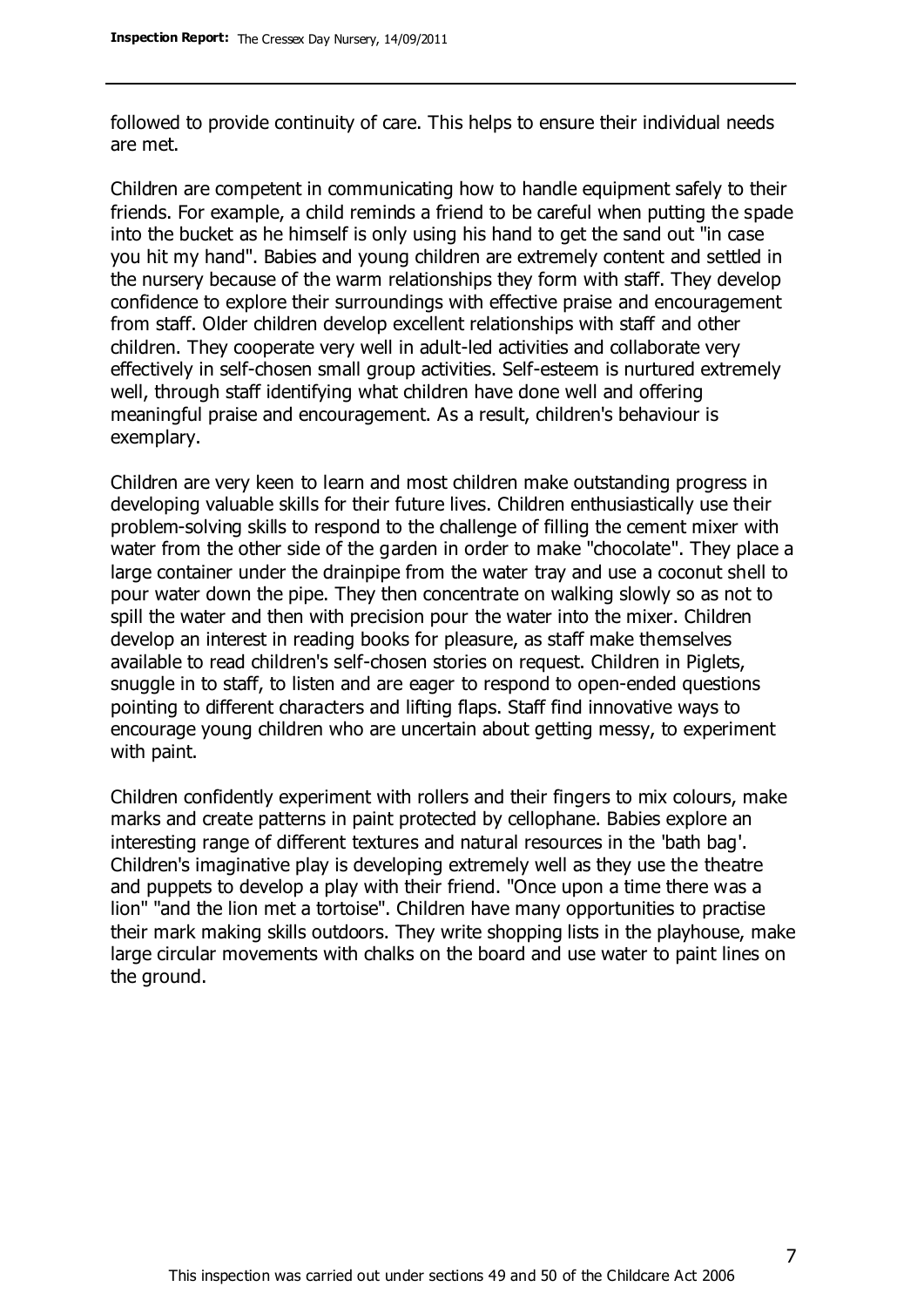# **Annex A: record of inspection judgements**

#### **The key inspection judgements and what they mean**

Grade 1 is Outstanding: this aspect of the provision is of exceptionally high quality Grade 2 is Good: this aspect of the provision is strong Grade 3 is Satisfactory: this aspect of the provision is sound Grade 4 is Inadequate: this aspect of the provision is not good enough

### **The overall effectiveness of the early years provision**

| How well does the setting meet the needs of the<br>children in the Early Years Foundation Stage? |  |
|--------------------------------------------------------------------------------------------------|--|
| The capacity of the provision to maintain continuous                                             |  |
| improvement                                                                                      |  |

### **The effectiveness of leadership and management of the early years provision**

| The effectiveness of leadership and management of the             |  |
|-------------------------------------------------------------------|--|
| <b>Early Years Foundation Stage</b>                               |  |
| The effectiveness of leadership and management in embedding       |  |
| ambition and driving improvement                                  |  |
| The effectiveness with which the setting deploys resources        |  |
| The effectiveness with which the setting promotes equality and    |  |
| diversity                                                         |  |
| The effectiveness of safeguarding                                 |  |
| The effectiveness of the setting's self-evaluation, including the |  |
| steps taken to promote improvement                                |  |
| The effectiveness of partnerships                                 |  |
| The effectiveness of the setting's engagement with parents and    |  |
| carers                                                            |  |

### **The quality of the provision in the Early Years Foundation Stage**

The quality of the provision in the Early Years Foundation Stage | 1

### **Outcomes for children in the Early Years Foundation Stage**

| <b>Outcomes for children in the Early Years Foundation</b>    |  |
|---------------------------------------------------------------|--|
| <b>Stage</b>                                                  |  |
| The extent to which children achieve and enjoy their learning |  |
| The extent to which children feel safe                        |  |
| The extent to which children adopt healthy lifestyles         |  |
| The extent to which children make a positive contribution     |  |
| The extent to which children develop skills for the future    |  |
|                                                               |  |

Any complaints about the inspection or report should be made following the procedures set out in the guidance available from Ofsted's website: www.ofsted.gov.uk